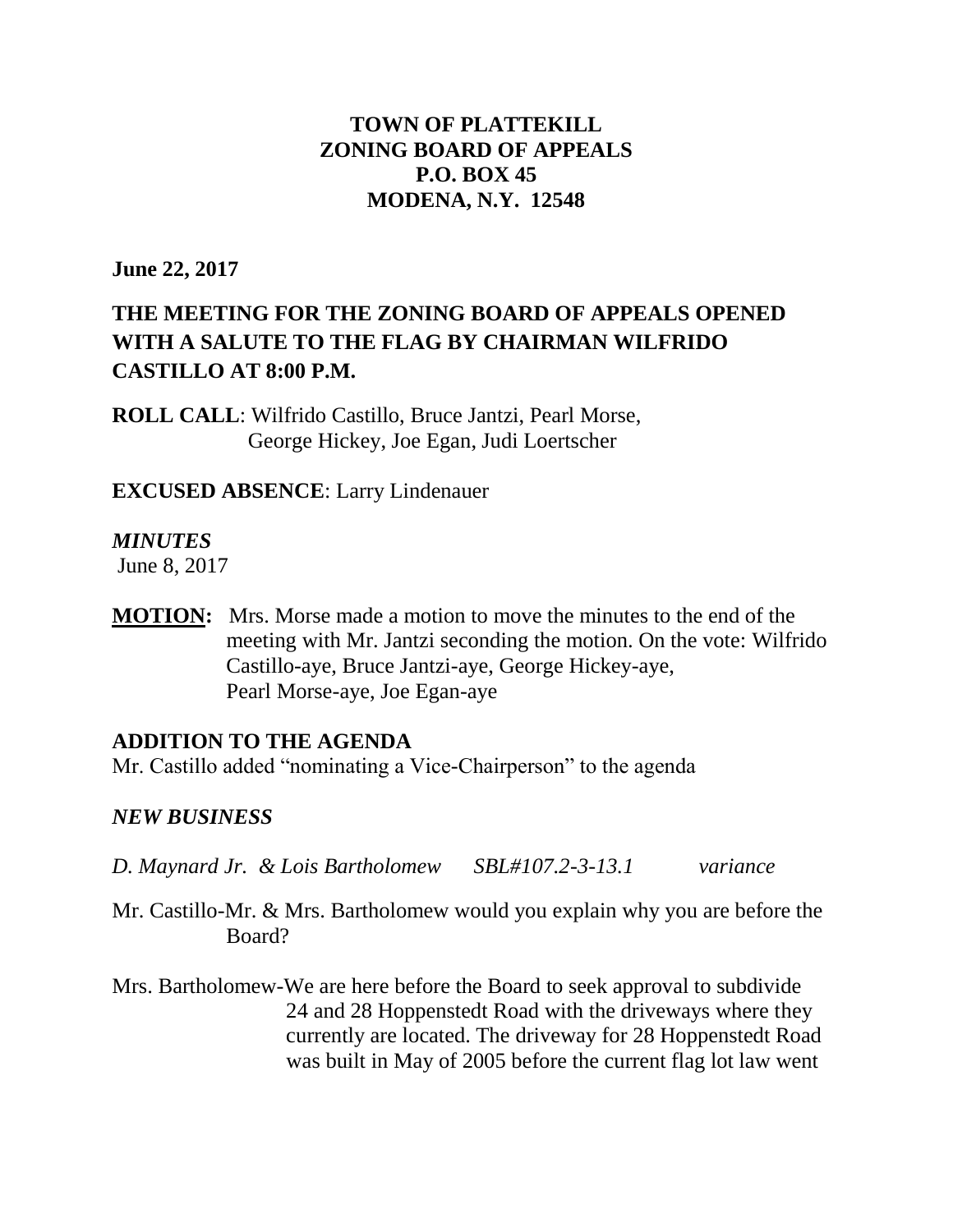Page 2 June 22, 2017 Zoning Board minutes

into effect. It is in its current position not by choice, but by necessity, since using the other side of the property we would be too close to the garage. The two driveways have been there for over twelve years. The distance between the driveways is about eighty five feet. There is no opportunity for further development on the road for increased traffic, and it is a dead end road. Relocation of the driveway is not practical, as retired senior citizens we have to sell our homes and move to a state where we can afford the taxes. The huge expense of removing one driveway and installing another across the front yard is an unnecessary cost that we are not prepared for. The negative aesthetics would certainly devalue our property when we are trying to sell. It would potentially impact our well and the underground power lines that this driveway would have to cross over. We currently have a buyer for the house in the back and fortunately, they have been very patient with us and we do not want to lose the sale. There is not any other empty lots that anybody would be building on.

- Mr. Egan-(To Mrs. Bartholomew) you own both lots, right? So there is no right of-way?
- Mrs. Bartholomew-It's all one lot right now. We are going to subdivide, and give them thirty feet down the side to their property in the back.
- Mr. Castillo-Anybody else have any questions?
- Mr. Jantzi-I think they laid it out pretty good.
- Mr. Castillo-Could I have a motion to set up a public hearing for a month from now.
- **MOTION:** Mr. Egan made a motion to set the application up for a public hearing with Mr. Hickey seconding the motion. On the vote; Mr. Castillo-aye Mr. Hickey-aye Mr. Egan-aye Ms. Loertscher-aye Mr. Jantzi-aye Mrs. Morse-aye

Mrs. Bartholomew-A month before a public hearing? We are worried about the sale of our house.

Page 3 June 22, 2017 Zoning Board minutes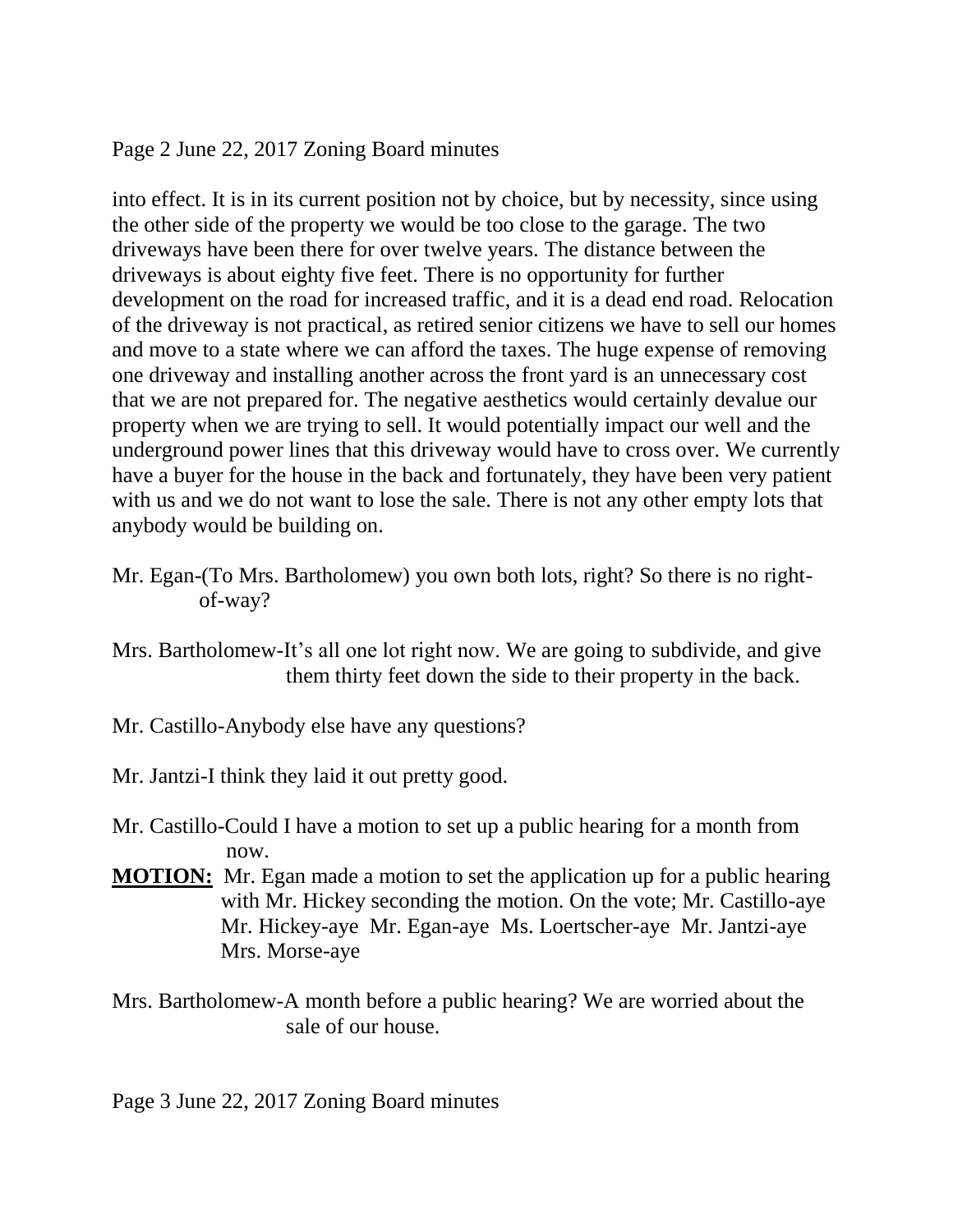- Mr. Castillo-Normally it is a month because you have to have the registered letters out, and give the property owners enough time to pick them up at the post office. You would have to have them mailed out by this Monday. The next meeting would be July  $13<sup>th</sup>$ .
- Mrs. Bartholomew-I could have them out by this Monday.
- Mr. Castillo- (to the Board members) does anyone have any objections to that?
- Mr. Jantzi-If they can get everything rolling by that timeframe. If they do get the notices out by tomorrow, it will almost be three weeks.
- Mrs. Bartholomew-I am trying to get a timeframe to see what I need to do.
- Mr. Castillo-I could poll the board to see whether they are in favor or not, this way it gives you more of an idea.
- Mr. Hickey-In a non-official capacity, I don't see an issue here. It would be a little premature to say that the Board has come to a decision one way or another.
- Mr. Egan-As long as it is stated as such that this is a separation of properties.
- Ms. Loertscher-I don't see an issue.
- Mr. Jantzi-I'm o.k. with it.
- Mrs. Morse-I don't see an issue.
- Mr. Castillo-And I don't see an issue. This is the first time in eight years that I have asked for a poll, but did this knowing your circumstances.

Mr. Hickey-Who is taking Lead Agency on SEQRA?

Mr. Castillo-The Planning Board. It will be going back to them for the subdivision.

Mrs. Bartholomew-So at the July  $13<sup>th</sup>$ . Hearing if there are no problems, we go back to the Planning Board?

Page 4 June 22, 2017 Zoning Board minutes